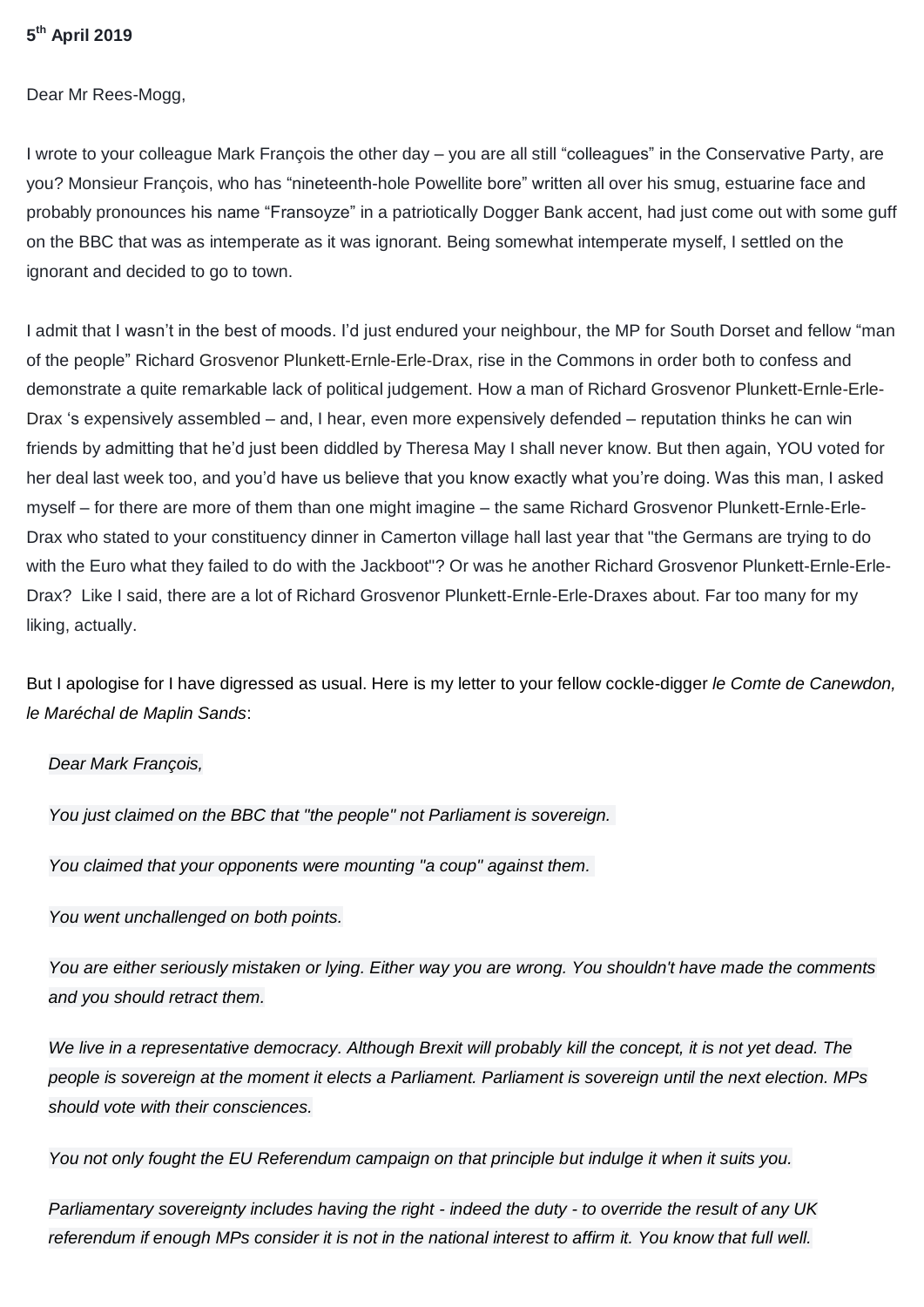*If voters don't like the choices their MP makes, they can vote him or her out.*

*That is our democracy.*

*But what incentive is there for you to get things right when the BBC is so weak in the face of falsehood?*

*Perhaps, therefore, you will kindly justify your claim to me, and with a substantive response not something preprepared or off the shelf.*

*Many thanks in advance,*

*Peter Roberts*

I put a copy of the letter on Facebook and soon received this reply from a lady of your persuasion. Let us not reveal her true name and instead call her "Chlamydia":

*Chlamydia: "What he* [Mr Francois] *says is true and it's what we the people who voted to leave know to be true. He had the guts to say what most people inside and outside parliament also know to be TRUE."*

I felt compelled to respond. (I always answer communications, Mr Rees-Mogg. Do you?)

**Me:** " 'Know' to be true, Chlamydia? Can you say why you KNOW it to be true (as opposed to it being your opinion, however strongly held) and point to somewhere in law or in our constitution that supports you?"

*Chlamydia: Well every leaver I know fees he's a hero, you most probably don't because you are a remoaner, and cant accept the democratic vote, anyways I don't feel the need to answer to you, you're mind is obviously made up, as is mine.*

**Me:** Please say how you think I'm wrong - with evidence. Just asserting it isn't enough. You have to say on what factual grounds you disagree with what I wrote to Mark François. To start things off, here's part of the evidence for my case: the Parliamentary Briefing Paper number 07212 of 3rd June 2015. Among other comments the Briefing states that, "The UK does not have constitutional provisions which would require the results of a referensum to be implemented." Please refute this with evidence.

[Note that I didn't inform Chlamydia that the legal and constitutional status of the 2016 EU Referendum had been confirmed to me in a personal conversation with no less than your fellow Brexiteer Bernard Jenkin MP on College Green last summer. I thought that it might sound arrogant and elitist, and make my task of convincing Chlamydia through force of reasoned argument even harder.]

# *Chlamydia: ?????*

**Me** [after quoted her original comment about my post as a reminder]**:** Again: what evidence do you have that he (and you) are right and I am wrong? With evidence, please.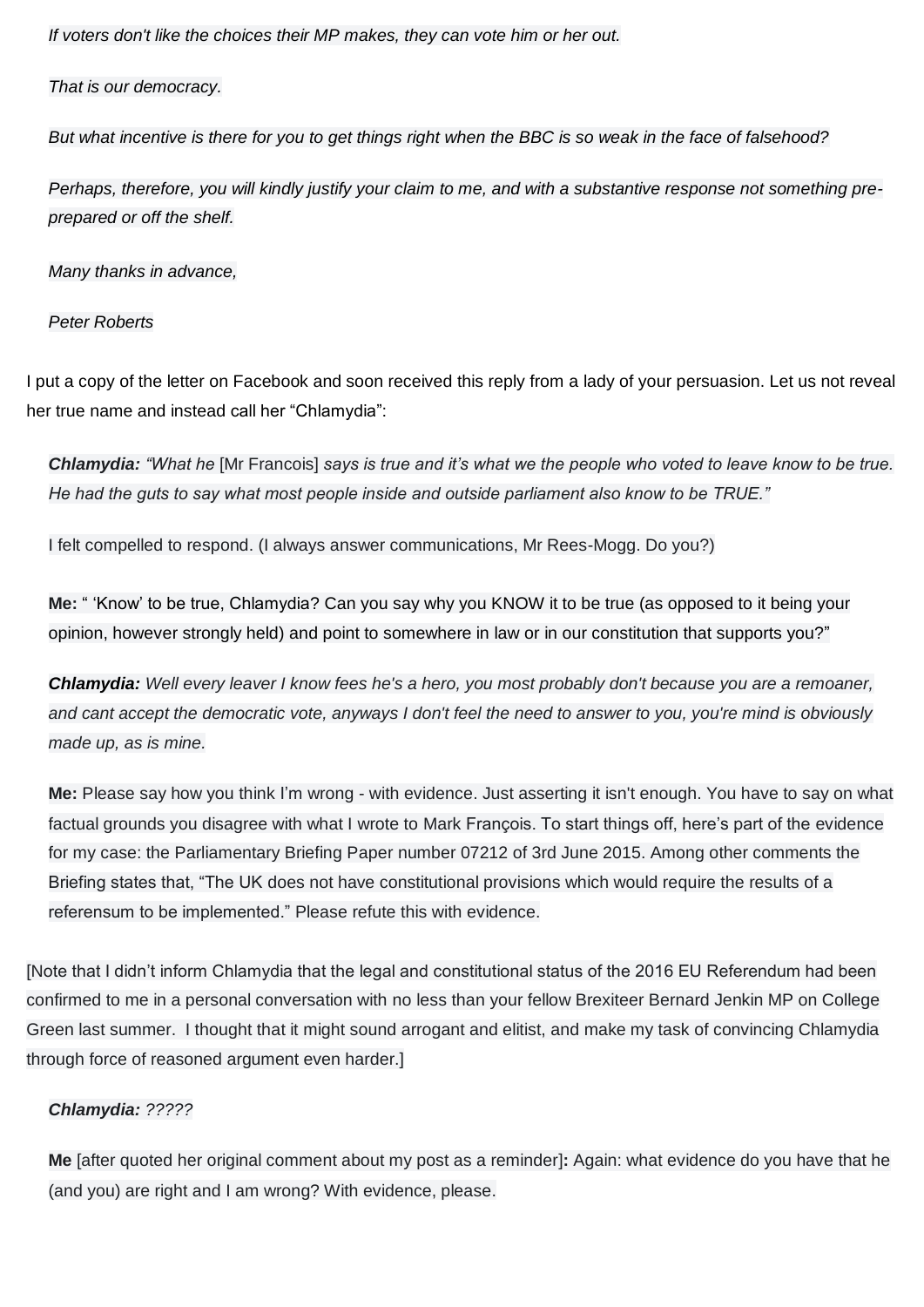[Are you bored yet, Mr Rees-Mogg? I am. Are you experiencing a certain dismal familiarity with the style of "debate" favoured by those who hang like willing corpses from your every word? I am. For it's not the first time I've quoted from a discussion of this kind, is it? But since there is some rough and bumpy mileage in it, I shall forge on.]

*Chlamydia: It's my opinion and what I believe to be true. Say what I think with evidence, just asserting isn't enough? who are you the Brexit Police? why in the hell would I? you're the one with the problem, think its called Romoaner Syndrome, you know when someone can't get over the fact that they didn't get their own way, think you can get some therapy for that, Seek help elsewhere.*

**Me:** Chlamydia, it's usual for someone who asserts a point to have evidence to back it up. It's got nothing to do with the police and everything to do with a mutually fair-minded attempt to have a debate so as better to get to the truth of something. Are you saying that you haven't any evidence to back up your opinion?

*Chlamydia: I'm saying I don't have to answer to\* you. Period*

\*[*sic*: interesting psychological sub-text in the use of the word "to" there, wouldn't you say, Mr Rees-Mogg?]

**Me:** No one's forcing you to answer to anybody. But that's not the point. If you don't want to justify your opinion then why did you post it on my wall in the first place? Perhaps you DO have evidence. But refusing to say what it is it makes it look like you don't. And as someone claiming that you're a democrat (and that I'm not), that's not very impressive. I don't expect you to admit it publicly, but I'm sure you can admit it to yourself. If you can tell me what your evidence is, and it's good evidence, I promise to accept it and change my view.

# *Chlamydia: No it says go bother someone else, don't you get out much?*

**Me:** Oh come on Chlamydia! You can do better than that! (And it was you who "bothered" me, by the way.) I'll tell you what: don't let me know what your evidence is; just say whether you have any and we'll try to build from there. A simple "yes" or "no" will do.

# **Silence.**

**Me** [for I can be relentless at times; unforgiving, even]**:** Chlamydia, please respond! You chose to put your opinion on my timeline. I didn't ask you to - but you're welcome because it's good to debate with people with whom we disagree. I'd go so far to say that it's what democracy is all about. I have to presume that you wanted me and others to know what your view is or you wouldn't have posted it. So it's fair and not at all discourteous for me to ask whether you've any evidence to back it up. If you have, then surely you'll be keen to say what it is, particularly if it contradicts my opinion and proves me wrong. I've taken your view seriously enough to give you my evidence, so please respond in kind. If you stay silent or are impolite or dismissive or evade the issue, people will reasonably think that you don't actually have any evidence for your opinion. And if that's true, you may have to conclude that you need to re-visit it. So I ask you again: do you have any evidence for your opinion or not?

And do you know, Mr Rees-Mogg, I'm still waiting for a reply! It's all gone quiet. The unseen scourge of Chlamydia seems – metaphorically speaking, of course – to have disappeared from the face of the Earth. Self-eradicated, you might say. How attractive that would be in reality. But it isn't, of course. For, as you yourself so elegantly but